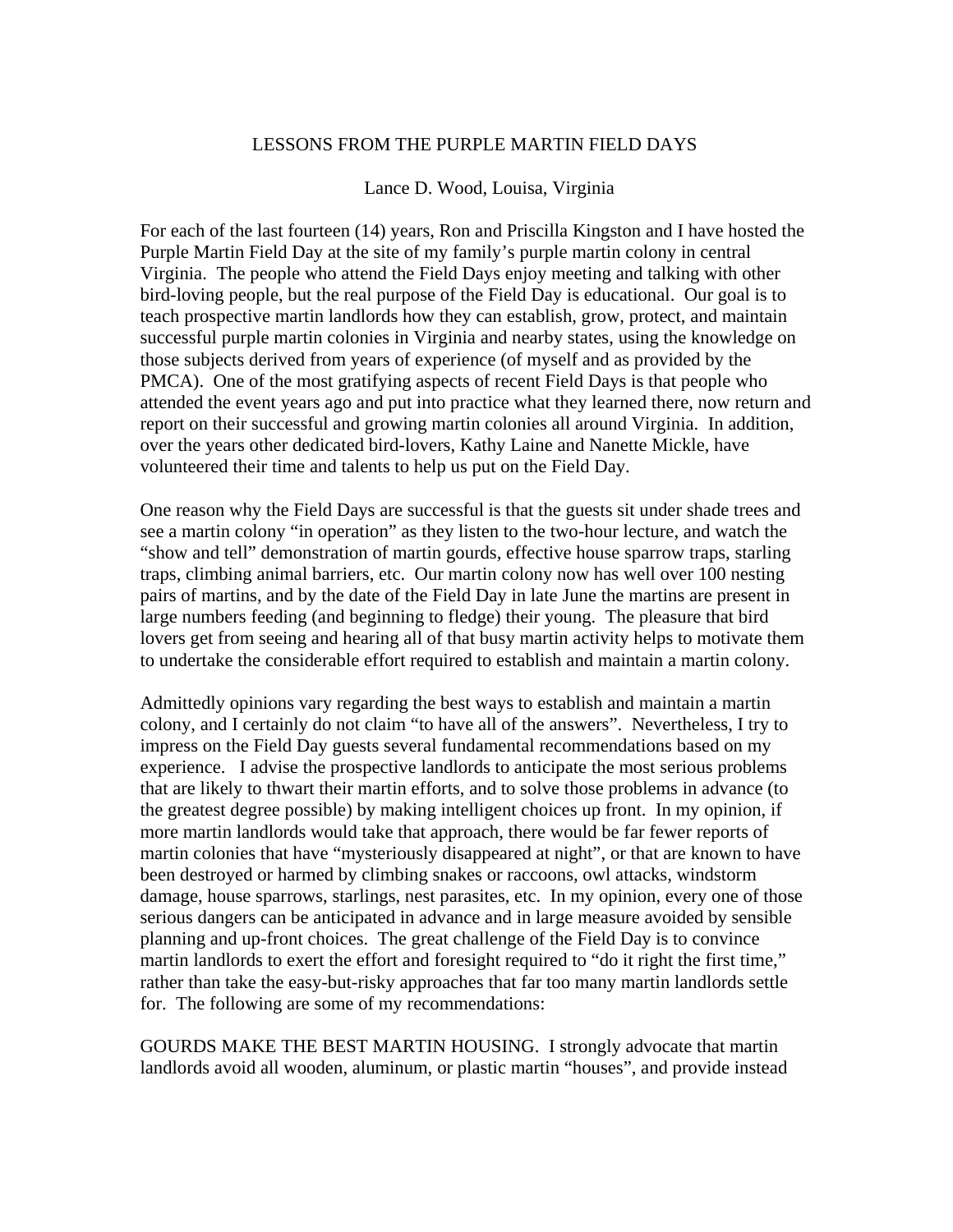only natural or plastic gourds, for several important reasons. First, so far as I can tell, most purple martins prefer gourds to all other types of martin housing, so using gourds increases one's chances to attract martins to establish or grow a martin colony.

Second, martin houses are extremely vulnerable to attacks from owls, hawks, and crows, which can easily hang onto the sides and porches of stationary martin houses and pull out the martins inside. In contrast, a martin gourd that is hung so that it will swing from front to back is very resistant to attack from flying predators, since a flying predator tends to be "swung off" and repelled by the swinging motion of the gourd. Moreover, a swinging martin gourd can be made almost entirely invulnerable to attacks from owls, hawks, or crows, if that gourd is outfitted with a five-or-six-inch long "rain-and-predator-guard" made from aluminum sheathing and mounted above the gourd's entrance hole (see photo number 1).

During the last hours of the 2009 Field Day the predator-resistant nature of my martin gourds was demonstrated to the guests by a Cooper's hawk, which saw young martins sticking their heads out of their gourd, and decided to attack them. When the hawk flew up to the gourd, intending to grasp the entrance hole and reach inside to get the martins, it was violently repelled by the swinging action of the gourd and the resistance offered by the sheet-aluminum predator guard, the combined effect of which quickly and decisively thwarted the attack. Although the area of my martin colony has an abundance of owls (e.g., great horned owls, barred owls, screech owls), which in the past have destroyed martin families nesting in aluminum houses outfitted with so-called "owl guards" made from aluminum dowels, those owls never successfully manage to attack martins nesting in the gourds, all of which are hung to swing back and forth, and are outfitted with sheetaluminum rain-and-owl guards.

A third reason why I advocate gourds rather than martin houses is that houses are very susceptible to serious infestations of nest mites, blowflies, and other nest parasites, which move from one compartment to another and can kill or weaken young martins. Unless a martin landlord has a martin house with sub-floors, and is willing to place a teaspoon of Sevin dust under each sub-floor, and/or is willing and able to perform frequent nest replacements, martin houses are often overrun with nest parasites. In contrast, the sizeable bottom of every martin gourd can be, and should be, filled with red cedar chips two or three inches deep, which provide a natural way to repel and greatly reduce the numbers of nest parasites. Red cedar chips do not work well in martin houses, because their small, shallow nesting compartments do not hold or retain enough cedar chips to discourage parasites effectively.

A fourth reason why I advocate martin gourds, not houses, is that both natural and plastic gourds are usually large enough to provide much more space for raising large martin families than the small compartments provided by most martin houses. Every martin gourd should be white in color to reflect the heat of the sun, and provided with a rainproof ventilation hole made from a PVC elbow, so that young martins will not be killed or forced to jump prematurely by excessive summer heat. Every martin gourd should have a starling-resistant entrance hole, which are readily accepted and used by martins.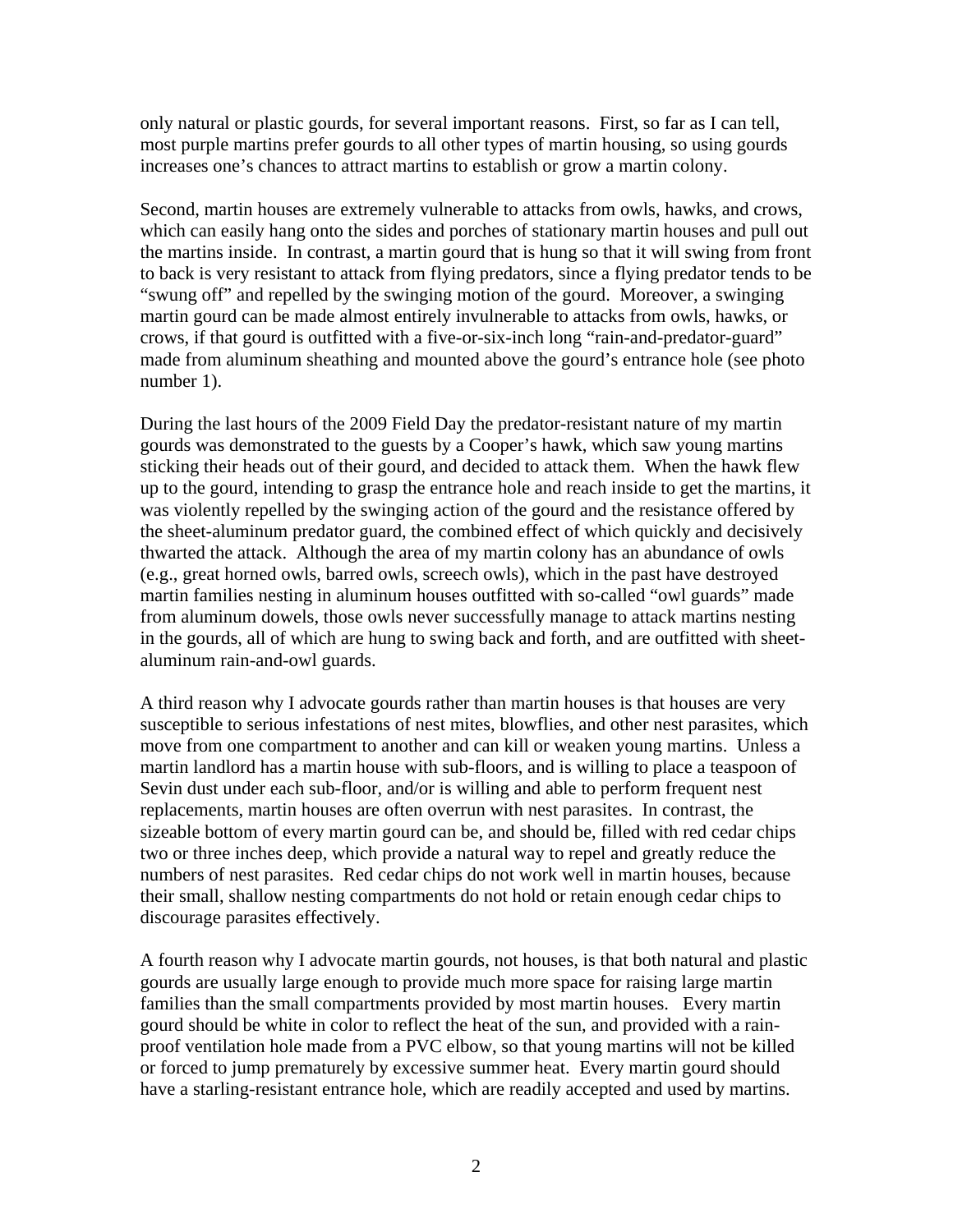Of course, it takes a little while for the martins to adapt to starling-resistant holes, but they do that quite successfully after a brief learning period. Any gourd or martin house with obsolete round holes is an invitation to disaster from starling attacks, discussed below.

"NESTED", THICK METAL MOUNTING PIPES PROTECT MARTIN HOUSING FROM WINDSTORMS. If a martin landlord provides natural and/or plastic gourds for the martins, that raises the important subject of how those gourds (or any form of martin housing, for that matter) can be made available to the martins in a way that will withstand the strong wind gusts that come with spring and summer thunderstorms. Practically every martin house or gourd structure is large enough to present substantial wind resistance, but in my experience many of the suppliers of commercial martin houses provide mounting pipes or poles that are far too weak and flimsy to withstand thunderstorm winds. As a result, many martin nests are destroyed yearly when martin houses blow over and crash.

Several years ago I wrote and publish an article on the wind damage problem in the PMCA Update (see "Protecting Martin Housing From Windstorms", Vol. , which can be downloaded from the PMCA Website). Here are a few tips from that article, all of the recommendations of which are still sound. First, remember that any wooden post, 4x4, etc., can snap off in a windstorm, thereby destroying all of the martin nests that it supports. In contrast, a properly mounted steel pipe will never break, although it could bend in a windstorm if it is not strong enough for the size of the structure it supports. If a steel pipe supporting a gourd structure does bend in a windstorm, properly hung gourds supported by that pipe will continue to hang more or less upright no matter how far over the pipe will bend, and the martins will continue to use those gourds even though the mounting pipe is bent over.

Second, as explained in the article, every metal pipe that supports a martin structure should be thick and strong, and should be "nested" inside of a larger pipe (sometimes called a "ground socket") that has been set in the ground within a large block of concrete. The best steel mounting pipes in my colony are made of 1/4-inch thick tube steel nested inside of larger sections of tube steel set in large blocks of concrete. I also use schedule-80 round steel pipe nested inside larger-diameter steel pipes set in concrete. However, when using any round pipes, one must be sure to drill a hole through both the "ground socket" pipe and the longer mounting pipe nested inside, and to insert a strong steel pin through both pipes to ensure that the smaller pipe supporting the gourd structure or house will not rotate or turn during windstorms; such turning causes disaster to nesting martins when they cannot locate their nests.

Of course, many martin landlords will want to buy a reliable gourd mounting system including a strong mounting pipe from a retail commercial source, rather than buying its component parts separately. According to Nanette Mickle, an experienced purple martin landlord, the strongest and best gourd rack and pole system manufactured today is made by Creative Universe Enterprises. In Nannette's opinion, their strongest and best product is the Super System 36 gourd rack.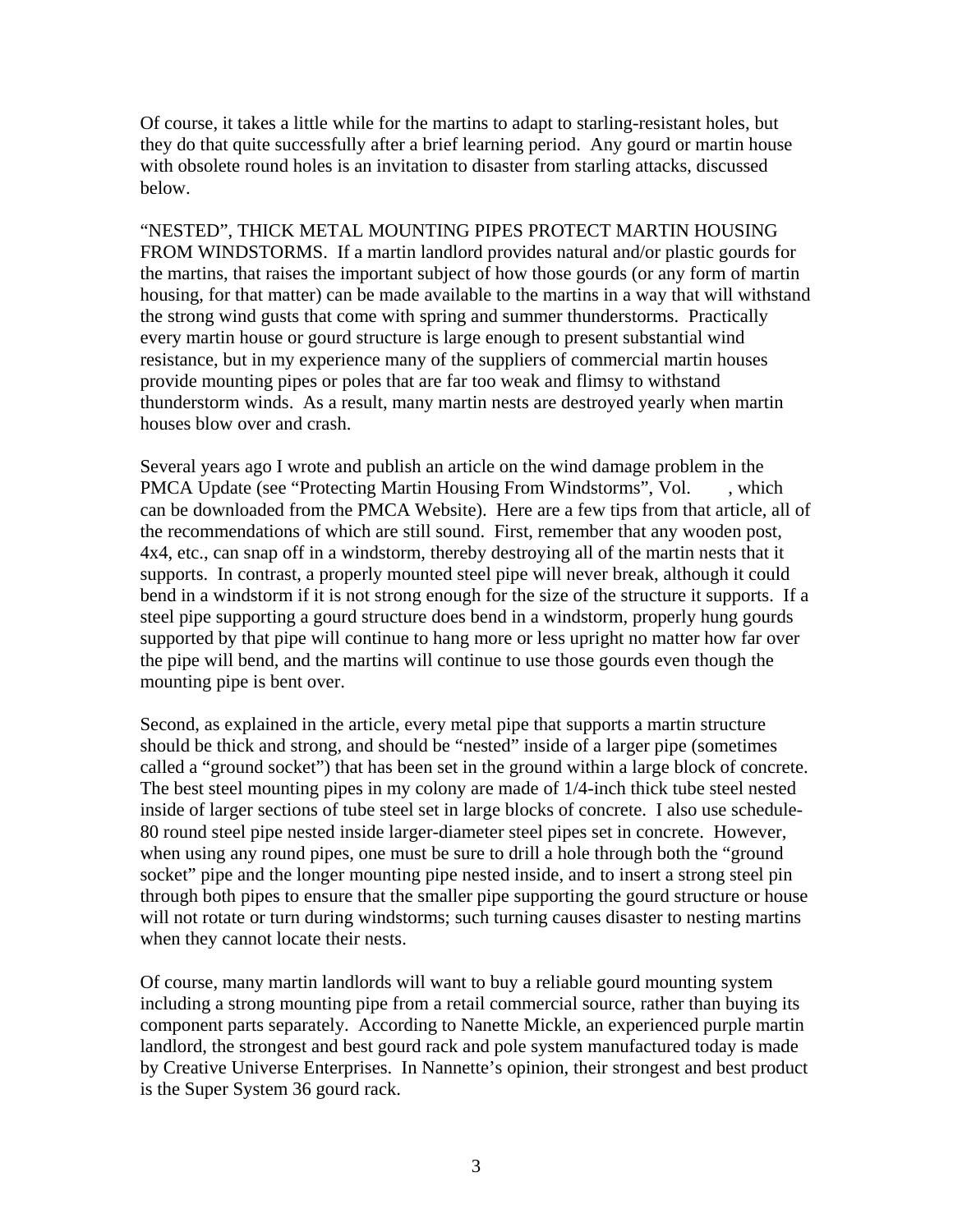EFFECTIVE CLIMBING ANIMAL BARRIERS ARE ESSENTIAL. So far as I know, practically any place where one could establish a martin colony is subject to serious dangers from climbing predators, such as snakes and raccoons. There are no more common and dangerous mis-conceptions than the foolish notions that snakes and raccoons are not present in one's neighborhood merely because those nocturnal hunters are seldom seen, or that martin housing ten feet or more above the ground on a metal pipe or wooden post is safe from climbing predators. Every year many previously thriving martin colonies are destroyed by climbing snakes or raccoons, which can easily climb any sort of pipe or post, and often attack at night, leaving negligent martin landlords baffled about why their martins "suddenly disappeared".

Given the fact that climbing predators will almost certainly attack every martin colony sooner or later, I recommend that every martin pole should be protected by a large predator barrier modeled on Ron Kingston's highly effective "stove pipe guard", a version of which is sold by the PMCA. (See the PMCA catalog, item number ). Every one of my own gourd structure mounting pipes is protected by a "souped up" version of the "stove -pipe guard", consisting of a large galvanized steel trash can inverted and mounted on the pipe so that the lowest part of the inverted can is at least three to four feet above ground level. (See photograph .) A snake or raccoon usually tries to climb past that barrier using its ordinary technique of holding on to and climbing the mounting pipe, but that approach merely puts the predator inside the inverted trash can, in which it cannot reach the martins because it is blocked by the solid steel base of the can. It is very difficult for the snake or raccoon to go around the barrier, because the inverted trash can is far too large in circumference for the snake to wrap itself around it, or for the raccoon to wrap its legs around the smooth side of the steel can for climbing. Nevertheless, the lowest part of this type of barrier must be three or four feet above ground level, so that a snake will not reach up from the ground and try to ascend the outside of the can, and so no raccoon will be able to jump from the ground to the top of the barrier and climb up the pipe from there. You will note from the photograph that, in an abundance of caution, on top of each of my inverted trash cans I have mounted a fourfoot-square sheet of aluminum or stainless steel that would block the ascent of any snake or raccoon that managed to go up the outside of the steel can.

EFFECTIVE WAYS TO PROTECT YOUR MARTIN COLONY FROM STARLINGS, HOUSE SPARROWS, AND OTHER NEST COMPETITORS. In the long run, it is impossible to have a successful martin colony unless one totally excludes starlings and house sparrows, because those non-native pest birds attack and destroy the martins' eggs and young while the adult martins are away from their nests, and injure or kill the adult martins when they try to protect their nests. Eliminating starlings is relatively easy, so long as one makes use of two great inventions popularized by the PMCA: the starlingresistant entrance hole (SREH), and Andy Troyer's Starling and Sparrow Controller Trap (S&S Trap). So long as every martin gourd and every martin house cavity can be entered only by means of a SREH, a starling finds it very difficult to get into those nesting sites.